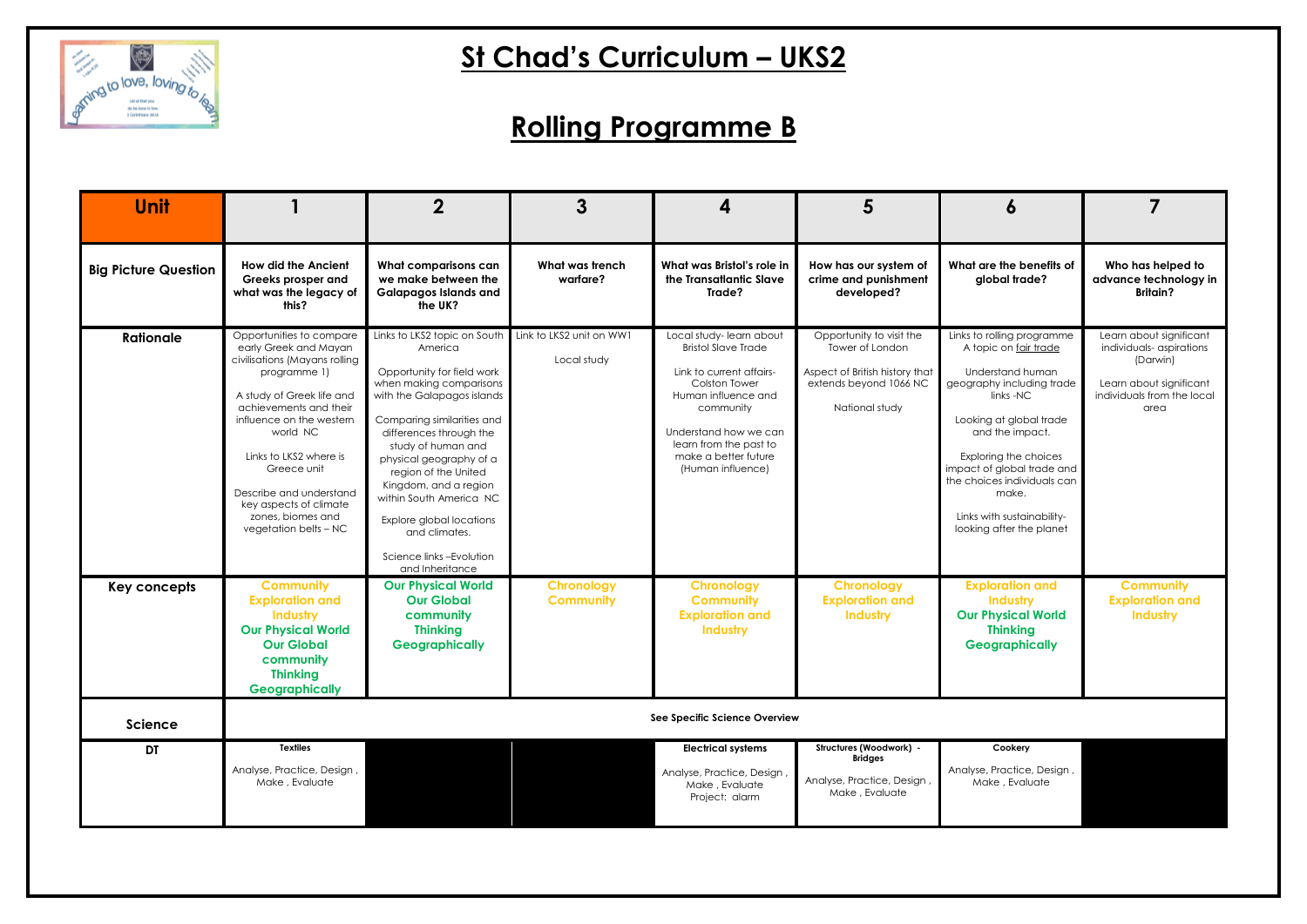

### **Rolling Programme B**

| Art                                                                                    |                                                                                                                   | <b>Drawing</b>                                                 | Sculpture                                   |                                                                                                                                                                         |                                                                                                                                                |                         |
|----------------------------------------------------------------------------------------|-------------------------------------------------------------------------------------------------------------------|----------------------------------------------------------------|---------------------------------------------|-------------------------------------------------------------------------------------------------------------------------------------------------------------------------|------------------------------------------------------------------------------------------------------------------------------------------------|-------------------------|
|                                                                                        |                                                                                                                   | Analyse, Practice, Design,<br>Make, Evaluate                   | Analyse, practice, Design,<br>Make Evaluate |                                                                                                                                                                         |                                                                                                                                                |                         |
|                                                                                        |                                                                                                                   | Animals (scale and<br>proportion)                              | Focus: wire sculptures<br>(soldiers)        |                                                                                                                                                                         |                                                                                                                                                |                         |
|                                                                                        |                                                                                                                   | Artist: Conrad Marten                                          | Artist: Henry Moore                         |                                                                                                                                                                         |                                                                                                                                                |                         |
| <b>Science</b>                                                                         |                                                                                                                   |                                                                |                                             | See specific Science overview                                                                                                                                           |                                                                                                                                                |                         |
| Computing                                                                              | <b>Presentations</b>                                                                                              | Animation                                                      |                                             | <b>Video Creation</b>                                                                                                                                                   | <b>Presentations</b>                                                                                                                           | D)                      |
| <b>Information</b><br><b>Technology</b><br>Data Handling to be<br>taught within maths. | Creation of powerpoint<br>presentations to<br>demonstrate how Ancient<br>Greeks prospered and the<br>legacy left. | Animation used to<br>compare Galapagos<br>Islands with the UK. |                                             | A video produced to<br>demonstrate Bristol's role in<br>the transatiantic slave<br>trade.<br>Year 5 - Use cutaway and<br>split screen tools.<br>Year 6 - Use picture in | Children to develop<br>understanding of website<br>creation through<br>identifying how our system<br>of crime and punishment<br>has developed. | Using<br>Num<br>Curricu |
|                                                                                        |                                                                                                                   |                                                                |                                             | picture tools.                                                                                                                                                          |                                                                                                                                                |                         |

|                                                                            | Painting                                               |
|----------------------------------------------------------------------------|--------------------------------------------------------|
|                                                                            | Analyse, Practice, Design,<br>Make, Evaluate           |
|                                                                            | Local artist: Banksy<br>Graffiti                       |
|                                                                            |                                                        |
|                                                                            |                                                        |
|                                                                            |                                                        |
| <b>Data Handling</b>                                                       | Photography                                            |
| Using Microsoft Excel /<br>Numbers to support<br>Curriculum unit learning. | Children develop<br>knowledge of creating 3D<br>images |
|                                                                            |                                                        |
|                                                                            |                                                        |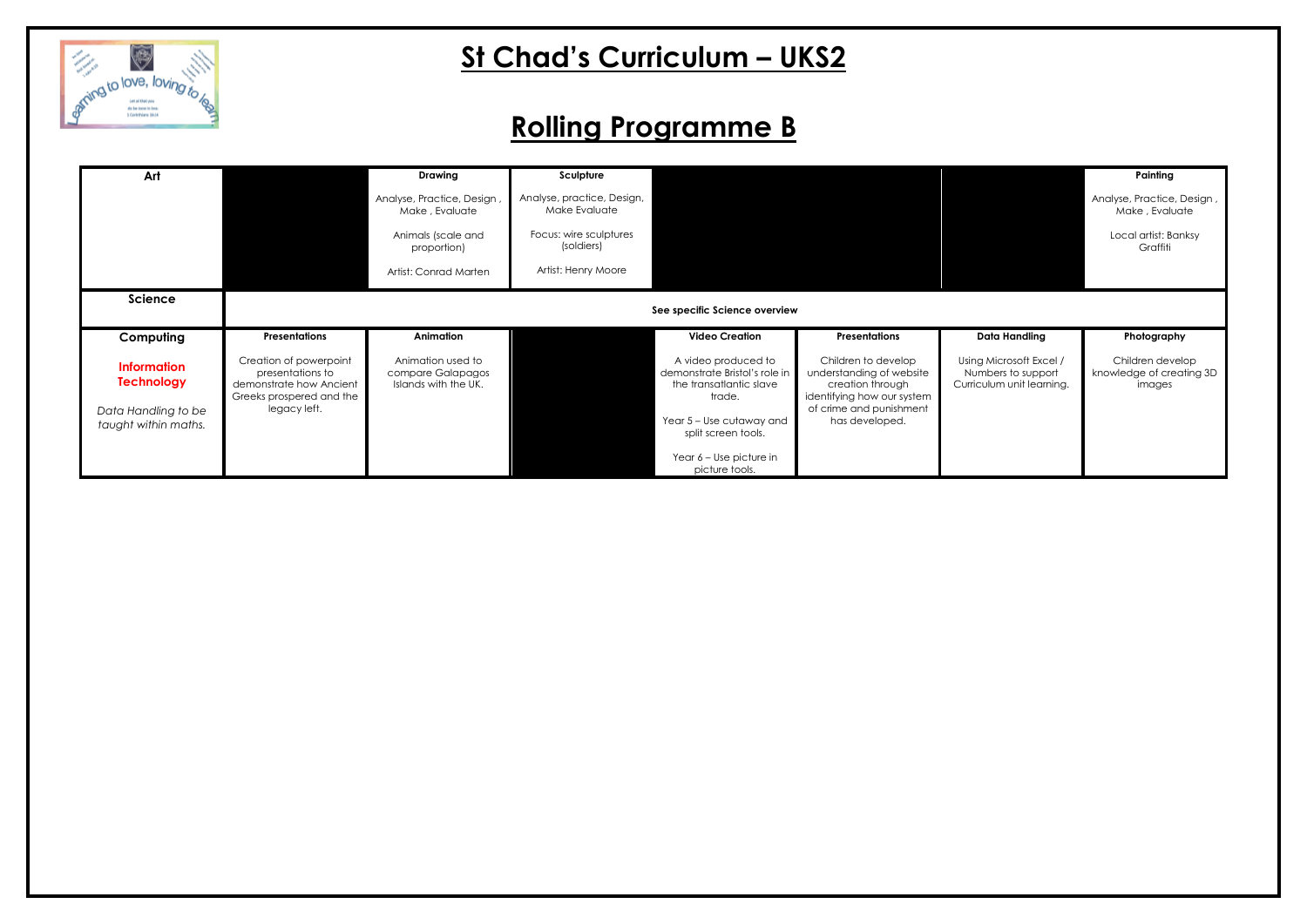

### **Rolling Programme B**

|                                                        | Term 1                                                      | Term 2                                                                                                                                               | Term 3                                                                                                                                                                                                    | Term 4                                                                  | Term 5                                          | Term 6                                                                                                       |
|--------------------------------------------------------|-------------------------------------------------------------|------------------------------------------------------------------------------------------------------------------------------------------------------|-----------------------------------------------------------------------------------------------------------------------------------------------------------------------------------------------------------|-------------------------------------------------------------------------|-------------------------------------------------|--------------------------------------------------------------------------------------------------------------|
| <b>RE</b>                                              | U2.6: What does it mean to be a<br>Muslim in Britain today? | UC2b3: How can following God<br>bring freedom and justice?                                                                                           | UC2b1: What does it mean if<br>God is holy and loving?                                                                                                                                                    | UC2b7: What difference does<br>the Resurrection make for<br>Christians? | U2.1: Why do some people<br>believe God exists? | UC2.5: What would Jesus do?                                                                                  |
| <b>PSHE</b>                                            | <b>JIGSAW</b>                                               | <b>JIGSAW</b>                                                                                                                                        | <b>JIGSAW</b>                                                                                                                                                                                             | <b>JIGSAW</b>                                                           | <b>JIGSAW</b>                                   | <b>JIGSAW</b>                                                                                                |
| See Safeguarding<br>Curriculum for further<br>details. | Being Me in My World                                        | <b>Celebrating Difference</b>                                                                                                                        | <b>Dreams and Goals</b>                                                                                                                                                                                   | <b>Healthy Me</b>                                                       | Relationships                                   | Changing Me                                                                                                  |
|                                                        | Year 5                                                      | Year 5                                                                                                                                               | Year 5                                                                                                                                                                                                    | Year 5                                                                  | Year 5                                          | Year 5                                                                                                       |
|                                                        | <b>Gymnastics - Space</b>                                   | Dance - World War II                                                                                                                                 | <b>Gymnastics - Movement</b>                                                                                                                                                                              | Dance - Electricity                                                     | Athletics - Unit 1                              | Athletics - Unit 2                                                                                           |
| P.E                                                    | Net / Court / Wall Games                                    | <b>Invasion and Target</b>                                                                                                                           | <b>Invasion Games</b>                                                                                                                                                                                     | <b>Striking and Fielding Games</b>                                      | Year 6                                          | Year 6                                                                                                       |
| <b>Indoor</b>                                          |                                                             | Year 6                                                                                                                                               | Year 6                                                                                                                                                                                                    | Year 6                                                                  | Athletics - Unit 1                              | Athletics - Unit 2                                                                                           |
| Outdoor                                                | Year 6                                                      | Dance - World War II                                                                                                                                 | <b>Gymnastics - Movement</b>                                                                                                                                                                              | <b>Dance - Electricity</b>                                              |                                                 |                                                                                                              |
|                                                        | <b>Gymnastics - Shape and</b><br><b>Balance</b>             | Net / Court / Wall Games<br>(Volleyball and Tennis)                                                                                                  | <b>Striking and Fielding Games</b>                                                                                                                                                                        | <b>Invasion Games</b><br>(Netball and Basketball)                       |                                                 |                                                                                                              |
|                                                        | <b>Invasion Games</b><br>(Hockey and Football)              |                                                                                                                                                      |                                                                                                                                                                                                           |                                                                         |                                                 |                                                                                                              |
|                                                        | <b>Computer Networks</b>                                    |                                                                                                                                                      |                                                                                                                                                                                                           | <b>Computer Programming</b>                                             | <b>Computer Programming</b>                     |                                                                                                              |
| Computing                                              | Search Engines<br>(Year 5)                                  |                                                                                                                                                      |                                                                                                                                                                                                           | Selection in Programming<br>(Year 5)                                    | Programming Music<br>(Year 5)                   |                                                                                                              |
|                                                        | <b>Bletchley Park</b><br>(Year 6)                           |                                                                                                                                                      |                                                                                                                                                                                                           | Variables in Programming<br>(Year 6)                                    | Intro to Python<br>(Year 6)                     |                                                                                                              |
| <b>Music</b>                                           |                                                             | <b>Composition Notation</b><br>(Year 5)<br>Artist(s): The Bangles, Henry<br>Purcell<br><b>Advanced Rhythms</b><br>(Year 6)<br>Artist(s): Steve Reich | Composition to represent the<br>festival of colour<br>(Year 5)<br>Artist(s): Edvard Grieg, Felix<br>Mendelssohn, Bedrich Smetana<br>Dynamics, Pitch and Tempo<br>(Year 6)<br>Artist(s): Felix Mendelssohn |                                                                         |                                                 | Blues<br>(Year 5)<br>Artist(s): A variety<br>Theme and Variations<br>(Year 6)<br>Artist(s): Benjamin Britten |
| French                                                 |                                                             | Year 5<br>French Monster Pets                                                                                                                        | Year 5<br>Shopping in France                                                                                                                                                                              |                                                                         |                                                 | Year 5<br>Verbs in a Week                                                                                    |
|                                                        |                                                             | Shopping in France                                                                                                                                   | Verbs in a Week                                                                                                                                                                                           |                                                                         |                                                 | Meet my French family                                                                                        |
|                                                        |                                                             | Year 6                                                                                                                                               | Year 6                                                                                                                                                                                                    |                                                                         |                                                 | Year 6                                                                                                       |